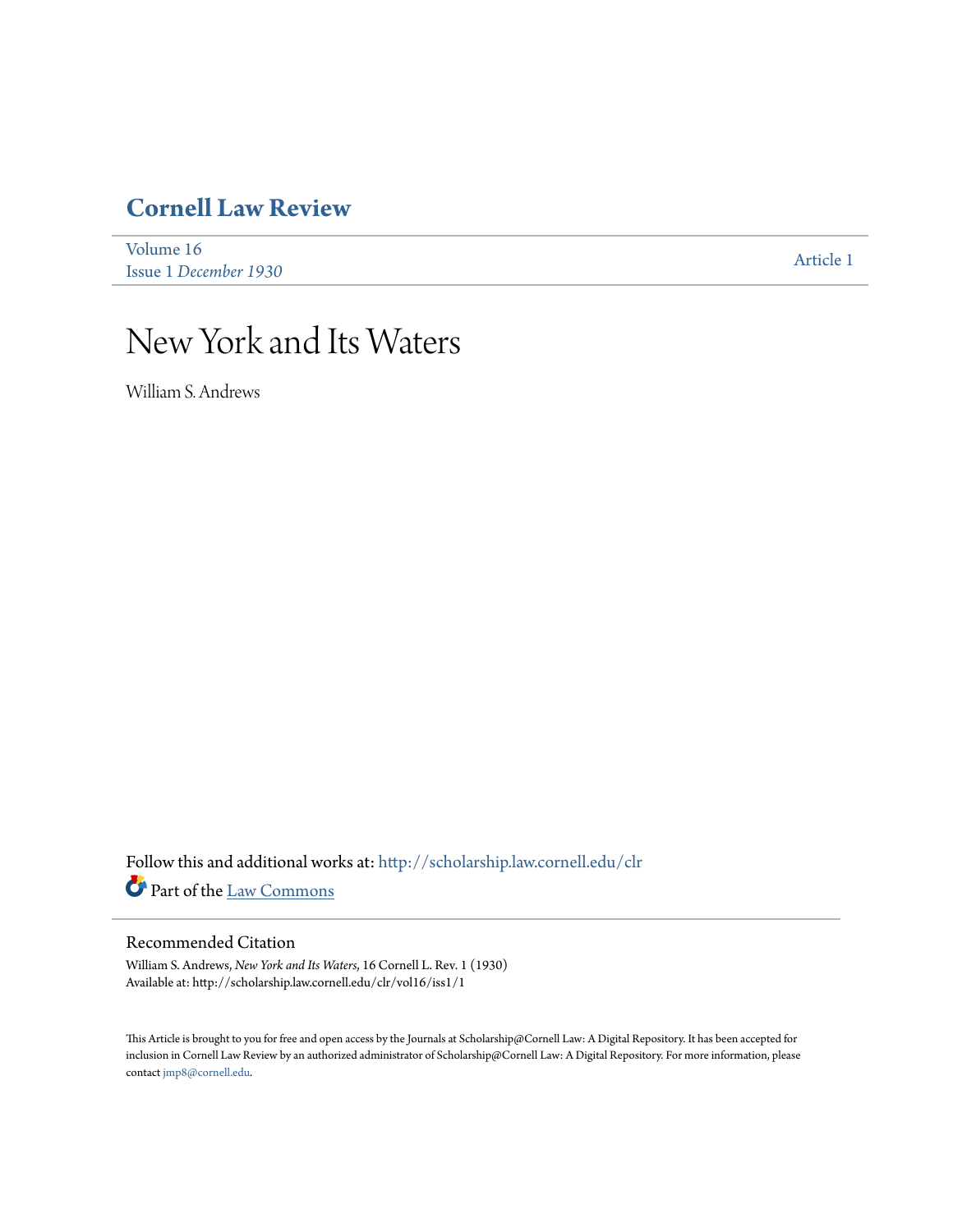## **CORNELL. LAW QUARTERLY**

VOLUME XVI DECEMBER, 1030 **NUMBER** 

## **NEW YORK AND ITS WATERS**

### WILLIAM S. ANDREWS\*

Abraham Lincoln, inhis first message to the 3 7th Congress, asserted that no state ever possessed sovereign power. The union, he said, is older than the states. In fact, it created them.' He may have taken this theory from an article by the well known unionist, Dr. Breckenridge of Kentucky. Others have taken the same view, before and since.

Whatever may be true of communities later admitted to the union, and whatever ideas the exigencies of the Civil War may have required, the argument does not apply to New York. And upon this question may depend, to some extent, its rights to the navigable waters within its limits.

In the discussion we need not touch upon the Dutch occupation. Whether or not it was a usurpation as the English claimed, at least by the treaties of Breda (1667) and of Westminster (1674) all Dutch rights were ceded to the Crown. Nor is the Charter of the Duke of York important. His rights, governmental and proprietary, were merged when he became King in **1685.**

New York was a Crown Colony, with no charter. Its governors were appointed first by the Duke and then by the King. The form of government was fixed by instructions given to them. (See Commission to Governor Dongan in i686, and Commission to Governor Sloughter in 1689 as examples.) Finally, they came to rule with the aid of a council and a legislative assembly, subject to the right of veto.

In Crown Colonies, the King was the paramount owner of all land within their boundaries. This land was no part of the "ancient demesne", but was held by him in his corporate capacity for the benefit of his subjects. "As to acquisitions by conquest by the King of England they are annexed to his crown as his purchases are, as Ireland, Man and the new plantations."<sup>2</sup> All title came from him. "By his prerogative the king was the universal occupant of all vacant land in his dominions."<sup>3</sup>

<sup>\*</sup>Former Associate Judge of the New York Court of Appeals.

**<sup>16</sup> NICOLAY & HAY, COMPLETE WORKS OF LINCOLN** (1890) **297, 314.**

**<sup>2</sup>Co. LITT.** (Thomas' ed. 1836) **74n.** 3

Mitchell v. United States, **9** Pet. **711, 748 (U. S. 1835).**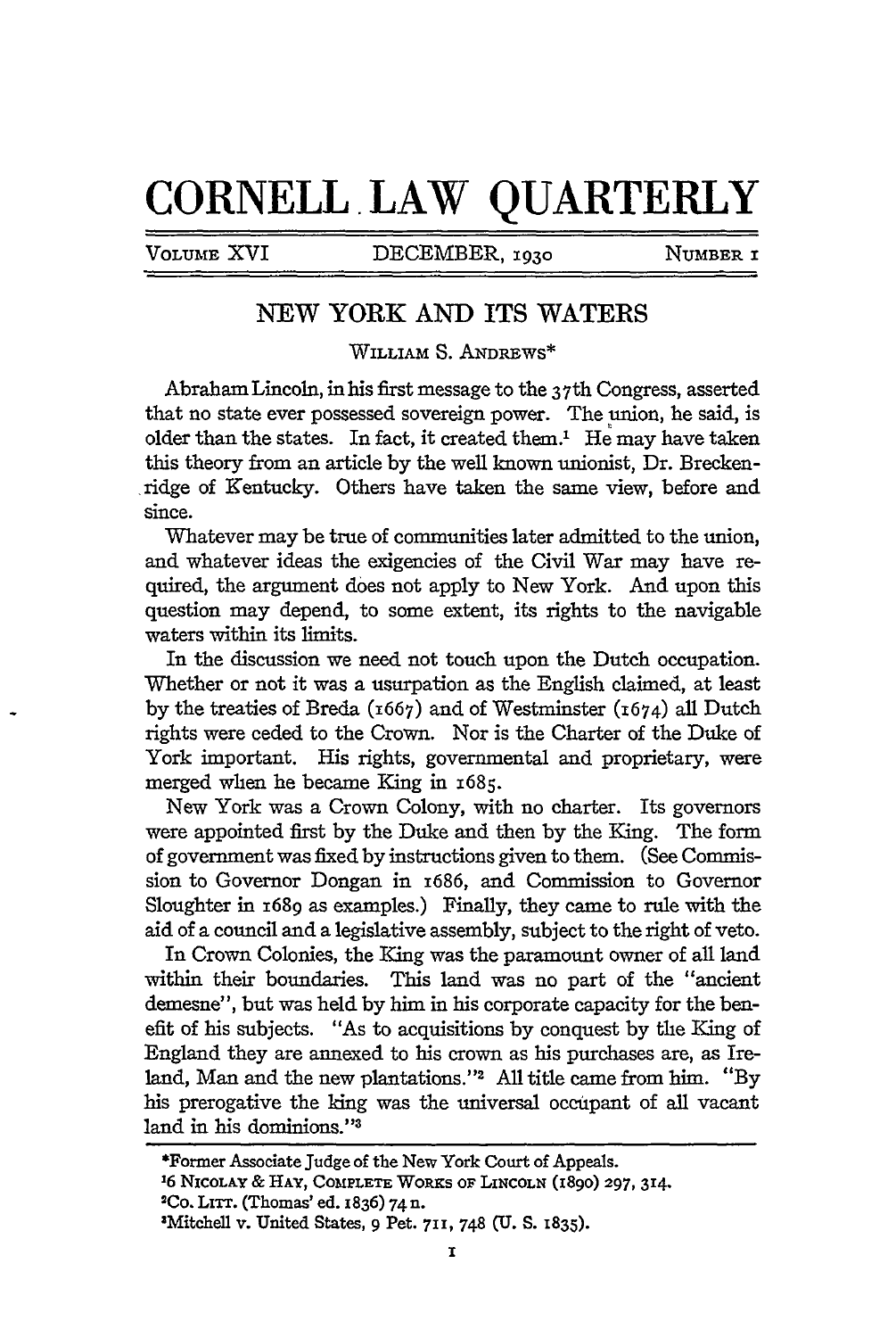And this included the lands, ungranted, unsettled, actually in the possession of the Indian tribes. Only the right of occupancy was theirs. The fee and the sole right of preemption was in the Crown.4 Included also were the ungranted beds of all streams navigable and unnavigable, a large part of the bed of Long Island Sound, and the bed of the sea to at least the three mile limit from the shore, so far as it was within the bounds of the colony.' This title was asserted by repeated patents such as are referred to in *People ex rel Palmer v. Travis8* and *Brookhaven v. Strong.*<sup>68</sup>

As to the actual water itself, true it is not the subject of private ownership. But probably the Crown had not only jurisdiction, but such temporary ownership as the nature of the element permitted. The right of the Crown in navigable streams was two-fold  $(i)$  *jus publicum,* the right of jurisdiction and control for the benefit of its subjects, and (2) *jus privatum,* the right of property, subject to the *ius publicum.7* From them it might exclude foreigners, as was done by England from Jamaica and indeed from the colonies themselves. It might grant rights as to fisheries and ice.

The title of the government to running water has been compared to its title in wild game and fish. They were its property held in trust for the people.<sup>8</sup> But this property is lost where the deer crosses a state line, as the title to running water is lost where it passes a boundary.

Title or no title,<sup>88</sup> however, the Crown had control of the use of the waters over which it had jurisdiction for the benefit of its subjects.

The various governors of New York, as its agents, were authorized to grant patents to public lands. Their instructions permitted them to do so with the advice and consent of the council, and they acted frequently.'

Then came the revolution. No binding tie had ever united the various colonies. They had no political connection, save their common

**6223 N.** Y. i5o, "19 **N. E.** 437 (1918).

**686o** N. Y. **56 (1875).**

**7 HALE, DE JURE** MARIS, **c.** 6; **I KENT,** COMM.\* **26.**

sGeer v. Connecticut, **16I U. S. 519,** i6 Sup. Ct. 60o (1896); Commonwealthv. Manchester, **152** Mass. **230,** *aff'd,* **139 U. S.** 240, **1,** Sup. **Ct.** 559 (r891).

8aWhat is said on this subject in Sweet v. Syracuse, **129 N. Y. 316, 335, 29 N. E.** 289, 294 (I89I), is apparently a dictum. Compare opinion on reargument.

SSMITH, HISTORY Or NEW YORK, (2d ed.) **255.**

<sup>4</sup> Johnson v. McIntosh, 8 Wheat. 543 (U. S. 1832).<br>5 Cours. Warner (ed. od. 1999), 8 av. Wester v.

GOULD, WATERS (3d ed. igoo) § **9;** Weston v. Sampson, 8 Cush. 347, **353** (Mass. x851); Commonwealth v. City of Roxbury, 9 Gray 451, 482 (Mass. 1857); Manchester v. Massachusetts, 139 U. S. 240, II Sup. Ct. **559** (1891); Shively v. Bowlby, 152 **U.** S. **I, 14** Sup. Ct. 548 (1894).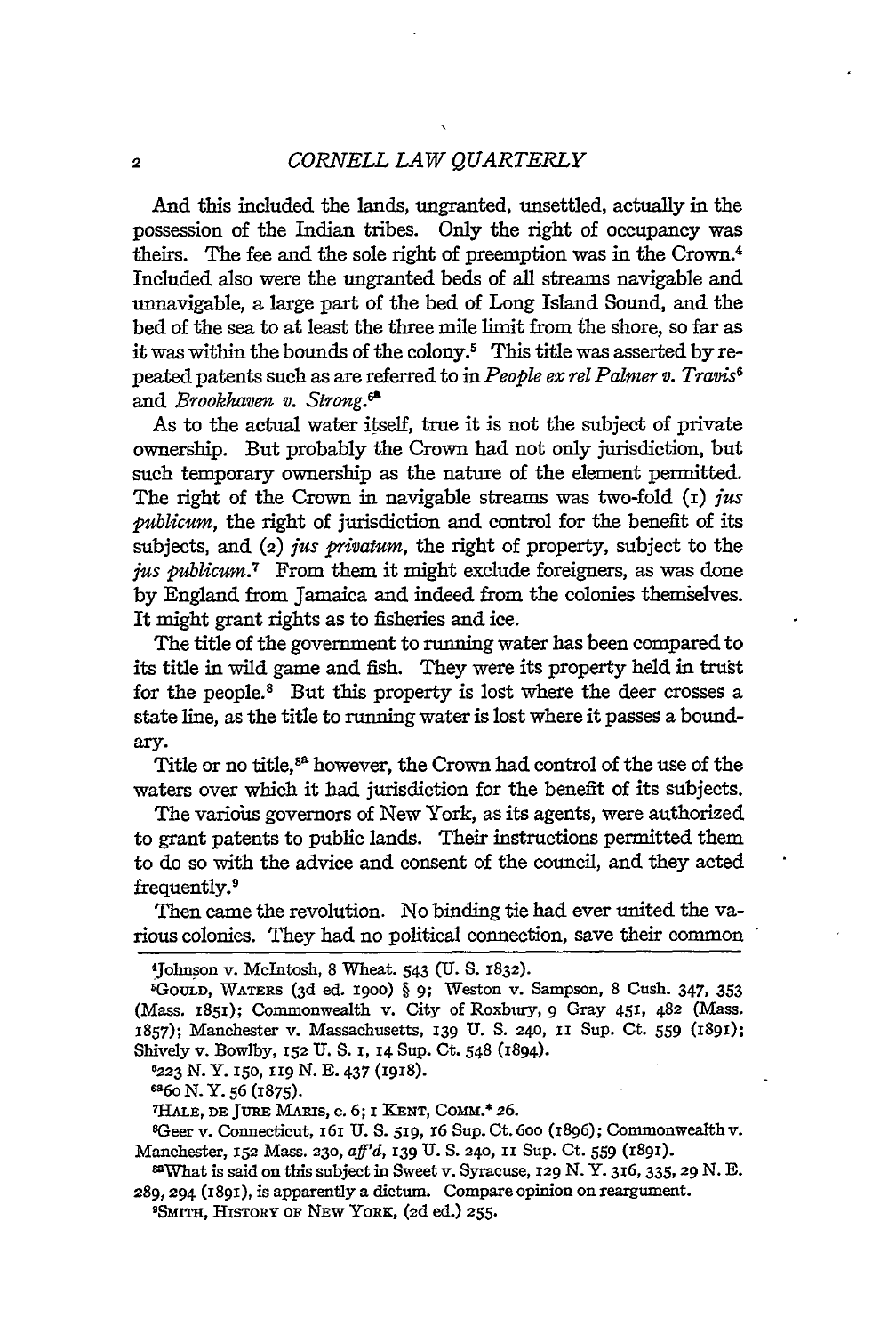allegiance to the Crown. Among them at times some temporary agreements for purposes of defense had existed, but they were transitory. All suggestions for a general union had failed. Each, however, was aggrieved by acts of the Crown, and with no expressed desire for independence, when the First Continental Congress met in **1774** it was to consult only on the practical means of redress. More or less informally chosen, delegates were sent from New York. As ambassadors or agents they acted for a political entity. They were told to represent the colony.'0 The Congress had no binding authority whatever." It was not a government in any sense. It itself stated in the Declaration of Rights that sole and exclusive right to legislate for the colonies resided in their respective assemblies.<sup>12</sup> The New York assembly refused to ratify its acts.13

The Second Congress met on May ioth, **1775.** New York had elected delegates to represent it at a provincial assembly called for that purpose. 14 Discussion soon arose as to the need of independence. On May ist Massachusetts had set up a local government. On May 4th Rhode Island had renounced allegiance to the Crown. On June **9th** Virginia had provided a constitution, Finally, on July 2nd Congress passed a resolution for independence. For it the New York delegates did not vote. To do so they had no authority. But approval was given by a Provincial Convention on July 9th, and on July **ith** her delegates signed the Declaration which had then been drafted.

The Declaration was the unanimous act "of the thirteen united States of America" speaking through the representatives of the "united states". It proclaimed that they were and of right ought to be free and independent states, and as such have power to levy war, conclude peace and establish alliances, and do all other things which independent states may of right do.

Still no attempt was made to form a general government. The states were "united" in the sense of the partial leagues that had theretofore existed. This is shown by a capitalization of the words used. "United" is a description, not a title. They were "united" in the sense that all joined in the Declaration; that all complained of acts of the British government; that all were prepared to resist those acts. It is true that to make this resistance effective they sent ambassadors to Philadelphia so that their efforts might be coordinated. But they

**<sup>10</sup>i CURTIS,** HISTORY OF CONSTITUTION (1865) **12** n.

*UI ibid. Ii.*

**<sup>123</sup> HILDRETH, HISTORY** OF **UNITED STATES (1856) 43.**

**<sup>131</sup>**JONES, HISTORY **OF** NEW YORK, **36.**

**<sup>&#</sup>x27; 4 1** LossiNG. **SCHUYLER (1872) 304.**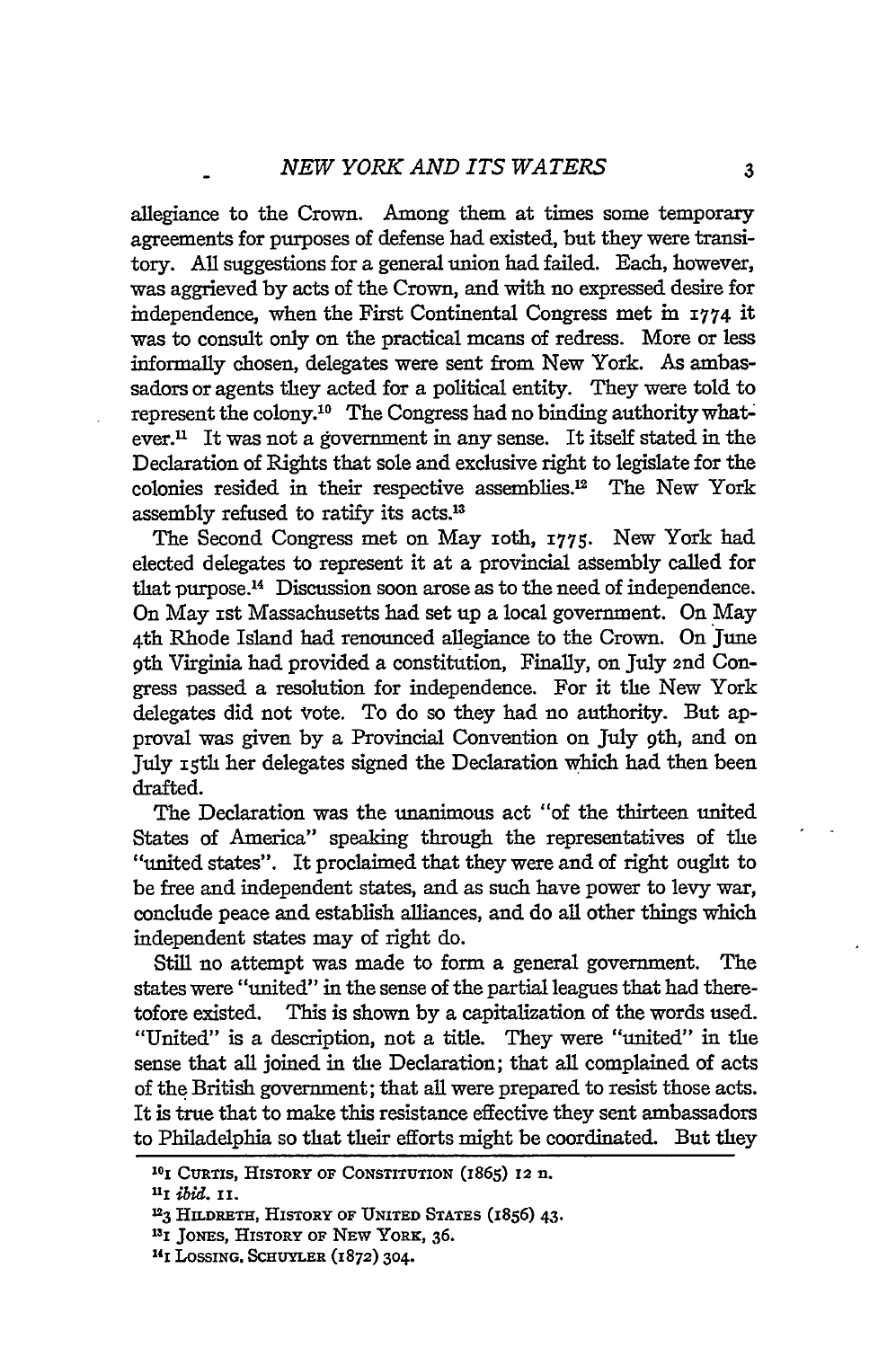did not surrender their independent sovereignty. Without legal wrong any state might at pleasure make a separate treaty or alliance.<sup>14a</sup>

Congress did assume to raise a continental army. But the quotas to be raised for that purpose required the consent of each state. It selected a commander-in-chief, but Washington's commission came from "the united colonies of Massachusetts-New York-" etc.<sup>15</sup> It could recommend action, but not command. It raised money and issued currency but no state was liable. It opened the ports of the continent to foreign trade, but New York was not affected. In short it could not exact obedience.<sup>16</sup> Even when it made a treaty with France in **1778,** Virginia (as New York might have done) separately ratified it and the treaty was with the thirteen states.

Under these circumstances it is difficult to say, as does Mr. Curtis, that "the people of the several colonies had established a national government of a revolutionary character." $17$  Even he says later that Congress had no definite legislative power. When it passed a resolution "it constituted only a voluntary compact to which the people of each colony pledged themselves by their delegates, as to a treaty."<sup>18</sup> "We have been accustomed to associate with the term Congress the idea of a legally constituted organic body, with defined powers authoritatively assigned to it, the exercise of which is binding on its constituents. Our Continental Congresses were of quite another sort and had no authority save what might be granted to the wisdom and practicability of the measures they advised."<sup>19</sup> "The States possessed, respectively, all the attributes of sovereignty."<sup>20</sup>

It would seem that, as Mr. Lincoln defines such an entity, each "was a political community without a political superior," or again as is said in the license cases "that state is not sovereign which is subject to the will of another."

Under this theory New York acted. Representatives were chosen to organize a provincial congress to- take the place of the existing colonial legislature. This congress in May **1776** called for the election of a convention to form a government. The convention met and at White Plains on July 9th, 1776 declared that New York began its existence as a state on April **2oth, 1775.** A constitution

**<sup>&#</sup>x27;4i CuRTIs,** *op. cit. supra* **note io, at 43. 152 HUGHES, WASHINGTON (1926) 246.**

**<sup>1</sup> 6 THE FEDERALIST, No. I.**

**<sup>171</sup> CURTIS,** *op. cit. Supra* **note io, at 39.**

**<sup>181</sup>***ibi.* **63.**

**<sup>&#</sup>x27;16 WINDSOR, NARE. & CRiT. HIST., 233. <sup>2</sup> <sup>0</sup>**

**License Cases, 5 How. 504, 587 (U. S. 1847).**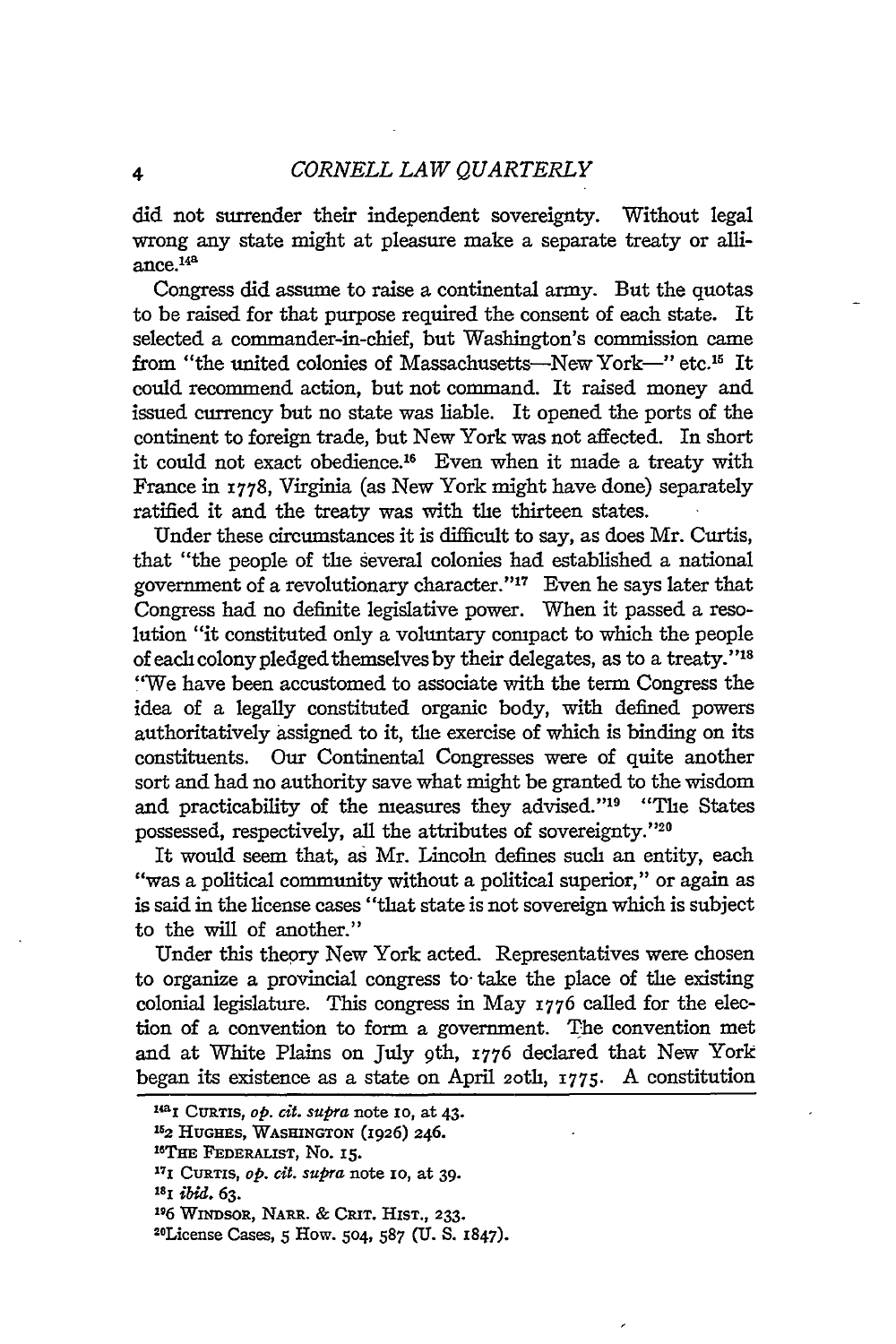was soon adopted, beginning with the provision that no authority should on any pretence whatever be exercised over the people of the state but such as shall be derived from and granted by them. The convention also provided for delegates to Congress "to represent this state" and for naturalization, and it abrogated "the supremacy, sovereignty, government and prerogative by the King of Great Britain" over the colony.

The legislature, meeting under this constitution, assumed the complete sovereignty of the state. From all its officers it required an oath of allegiance "to the State of New York as a free and independent state."<sup>21</sup> It prohibited the exportation of flour and grain.<sup>22</sup> raised a state army of seven hundred men and later of a thousand." It issued its own currency,<sup>24</sup> for as understood at the time, "bills of credit" referred to paper issues, intended to circulate as currency and bearing the public promise to pay a sum of money at a future time.<sup>25</sup> It refused to receive continental money for taxes.<sup>26</sup> It permitted Congress to bring suit here.<sup>27</sup> It made it a felony to counterfeit bills of credit issued by Congress or by any state.28 It provided that in any treaty of pacification made by Congress with the Iroquois, it be insisted and required that the State be a party as a principal **"'by** particular specification as an independent state."29

It is difficult to see why all this did not constitute complete and uncontrolled sovereignty. And this contemporary construction of the status of the state has been recognized by the Supreme Court.<sup>30</sup> As a sovereign state its recognized boundaries were later acknowledged by the treaty of Paris.<sup>31</sup> And it may be noted that while this treaty was made with the United States of America, it recognizes each of the colonies to be "free, sovereign and independent states" and the Crown "relinquishes all claim to the Government, proprietory and territorial rights of the same." These boundaries were recognized also by the treaty of Hartford. On the north they ran through the center of Lakes Erie and Ontario and the Niagara and St. Lawrence

**<sup>21</sup>N.** Y. Laws 1778 (First Session) c. **7.**

**<sup>2</sup>N.** Y. Laws 1778 (First Session) c. io.

**<sup>2</sup>N.** Y. Laws 1778 (First Session) c. **22.** N.Y. Laws **1779** (Second Session) c. 33.

**<sup>21</sup>N.** Y. Laws 1779 (Second Session) c. 15.

<sup>&</sup>quot;5 **CURTIS,** *op. cit. supra* note **io,** at **525.**

**<sup>21</sup>N.** Y. Laws I779 (Second Session) **c.** 16.

**<sup>27</sup>N.** Y. Laws 1779 (Second Session) c. **22. <sup>28</sup>**

**N.** Y. Laws **1779** (Second Session) c. **25.**

**<sup>29</sup>N.** Y. Laws 1779 (Third Session) c. 29.

<sup>30</sup>Massachusetts v. New York, **271 U.** S. **65,** 46 Sup. Ct. 357 **(1926).**

<sup>3&#</sup>x27;Treaty of Paris, art. **2,** 8 **STAT.** 55 **(1782).**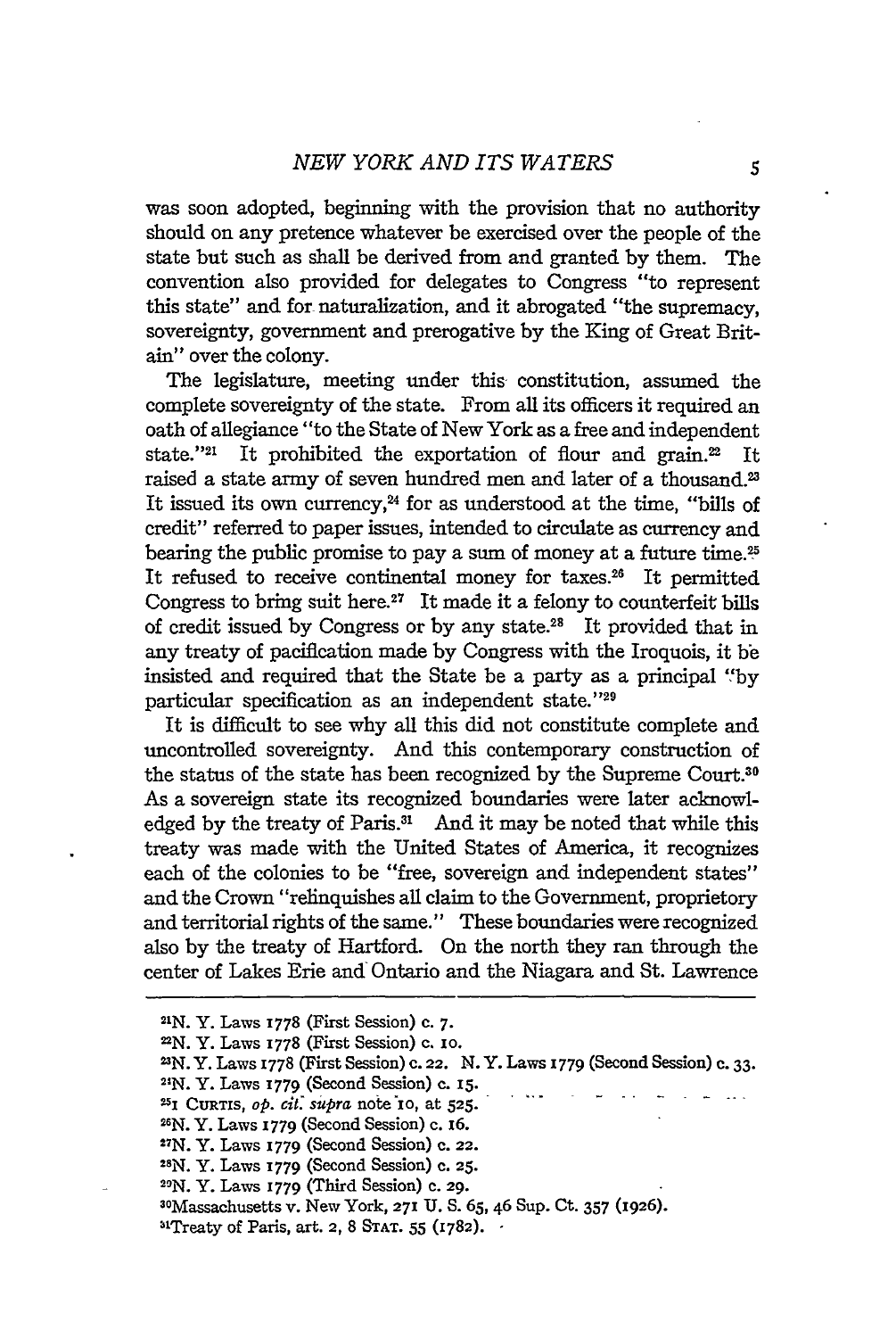rivers. On the southeast the state was bounded by the lower Hudson and the sea.

Within these limits every power of government and jurisdiction, every right of property hitherto vested in the Crown or in the Crown and Parliament was vested in the State. So as to property says our declaratory act.32 So has the Federal Supreme Court held repeatedly.<sup>33</sup> So our own courts have held.<sup>34</sup> And this property included the beds of Ontario and Erie, and necessarily of the Niagara and St. Lawrence to the boundary line.<sup>35</sup>

It was soon seen that to wage a successful war some closer union between the states was necessary-some sort of a federated republic. So a circular letter was sent **by** Congress to the several state legislatures. It speaks of the difficulties of meeting the interests and sentiments of a continent "divided into so many sovereign and independent communities," and it asks each state to invest its delegates with power to agree to proposed Articles of Confederation.

These Articles were styled "Articles of Confederation and Perpetual Union" and this union was to be called the United States of America. At the very outset it declares that "each state retains"not is granted but "retains its sovereignty, freedom and independence and every power, jurisdiction and right which is not **by** this confederation expressly delegated to the United States in Congress assembled." And only to a limited extent was such delegation made. No state should make a treaty without the consent of Congress. No duties or imposts should be laid which might interfere with stipulations contained in proposed treaties with France and Spain. In peace times no army or navy should be maintained **by** any state except **by** congressional approval. In war time there was no limitation. No state should engage in war. Boundary disputes between the states were referred to Congress for arbitration. And there were certain other provisions of less importance.

This document constituted but a federal leagne between sovereign states.<sup>36</sup> Such arrangements were not unknown. At other periods, influenced **by** the needs of war or peace, independent communities have agreed to surrender a portion of their rights either to the more powerful among them or to a council representing them all. But

 $^{25}$ Massachusetts v. New York, *supra* note 30.

<sup>32</sup> Laws of **N.** Y. **1779** (Third Session) **c. 25,** § **14.**

<sup>33</sup> Martin v. Waddell, i6 Pet. **367 (U. S.** 1842); Shively v. Bowlby, *supra* note **5.** "4People v. The Rector of Trinity Church, 22 **N.** Y. 44 **(186o);** People v. Ferry **Co., 68 N. Y. 71 (z877);** Langdon v. Mayor, 93 **N.** Y. **129 (1883).**

**<sup>861</sup> CURTS,** *op. cit. supra* note **IO,** at 334.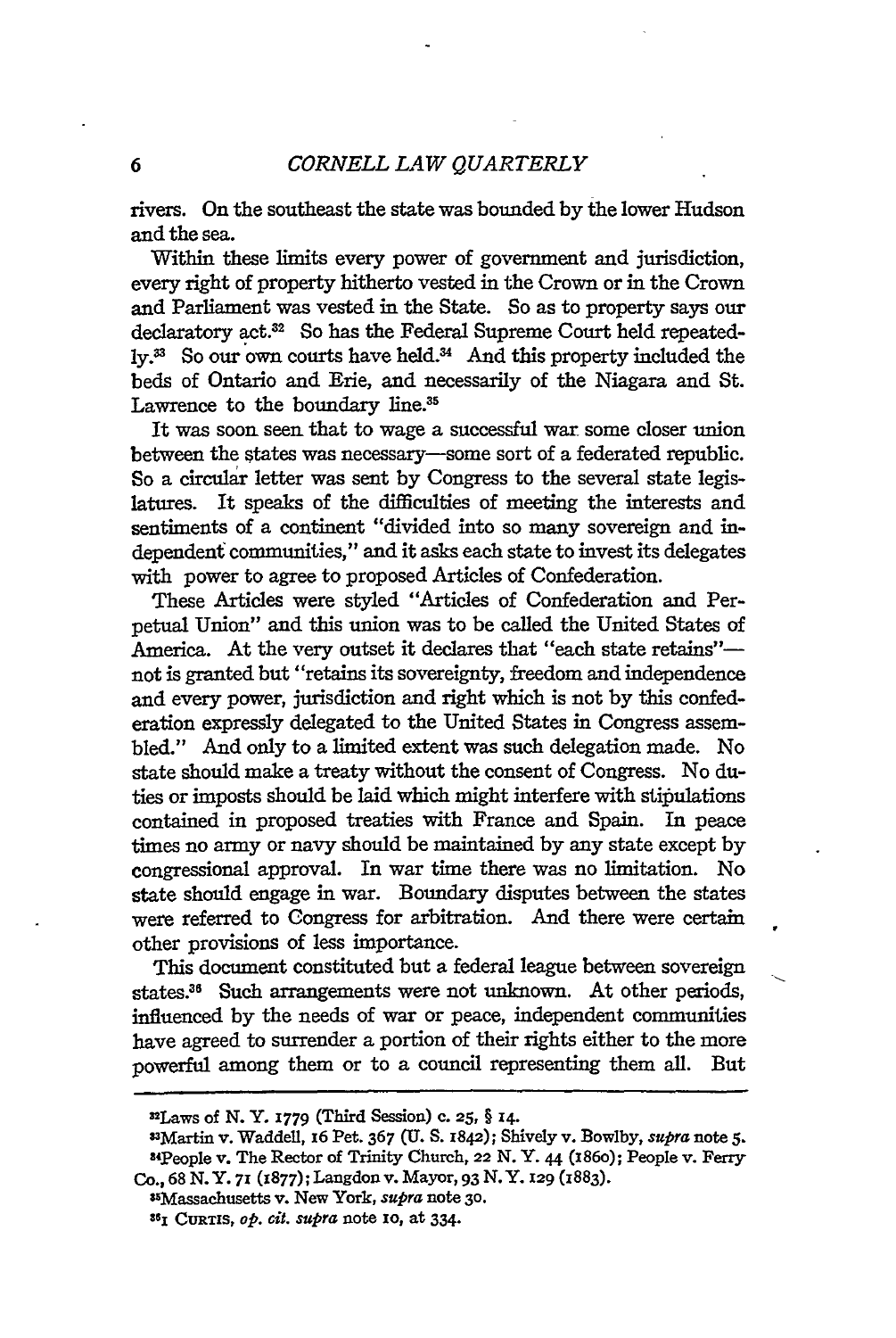except what they specifically surrendered they retained. And being in reality a treaty between sovereigns, each might, however inequitably, end it. Any act of the state legislatures to that effect would bind their courts and their citizens. In these legislatures resided the ultimate authority. So when in 1786 New Jersey for a time refused except upon conditions, to raise the money quota requested by Congress, it was regarded as secession from the league. There -was no power to restrain her.

Such was the understanding of New York. It voted to assent to these articles in due course,<sup>37</sup> but they did not formally take effect until March 1st, 1781.<sup>38</sup> It repeatedly passed statutes indicating what powers were granted and what retained. In 1784 it established a custom house and imposed duties for the benefit of the state upon goods imported.39 The consent once given that Congress might levy such duties had been withdrawn. Instead certain duties were to be collected by the state and then given to the United States.40 It **im**posed tonnage duties and made regulations as to pilots.4' It express**ly** permitted Congress to impose certain trade restrictions otherwise invalid.<sup>42</sup> It enacted a copyright law.<sup>43</sup> It had its own court of admiralty.<sup>44</sup> It regulated the circulation of copper coin.<sup>45</sup> To permit it to operate within this state it was necessary to incorporate here the Bank of North America.<sup>46</sup> Finally it still issued its own currency and declared the bills it issued to be legal tender.<sup>47</sup>

Whatever else the Articles accomplished, therefore, it is very clear there was but a limited surrender of preexisting state sovereignty and no surrender to any extent whatever of property rights passing from the Crown to the people.

There is no need to rehearse the defects of the league. We required something more than a confederation. We required a stronger central government, acting directly on the people as well as on the states. To this end the sovereignty of the state must be surrendered to a

**N.** Y. Laws 1786 (Ninth Session) c. 54.

41N. Y. Laws 1787 (Tenth Session) **C. 24.**

**45N.** Y. Laws **I787** (Tenth Session) c. **97.**

ON. Y. Laws **1782** (Fifth Session) **c. 35.**

**4 7 N.** Y. Laws **1786** (Ninth Session) c. **4o.**

**<sup>3</sup> 7 N.** Y. Laws **I778** (First Session) **c. i; N.** Y. Laws **1779** (Third Sesion) c. **3o. 38 SToRY, CoNsTiUToN** (5th ed. **1891)** § **225.**

**<sup>39</sup> N.** Y. Laws **31784** (Eighth Session) c. **6** and **7.**

<sup>4</sup> 0 N. Y. Laws 1781 (Fourth Session) c. **31; N.** Y. Laws 3783 (Sixth Session) **c. 27.** 41 N. Y. Laws **1782-1783** (Sixth Session) c. i and **31.**

<sup>42</sup>N. Y. Laws **1784** (Seventh Session) **c. 53; N.** Y. Laws **1785** (Eighth Session) **c. 56.43**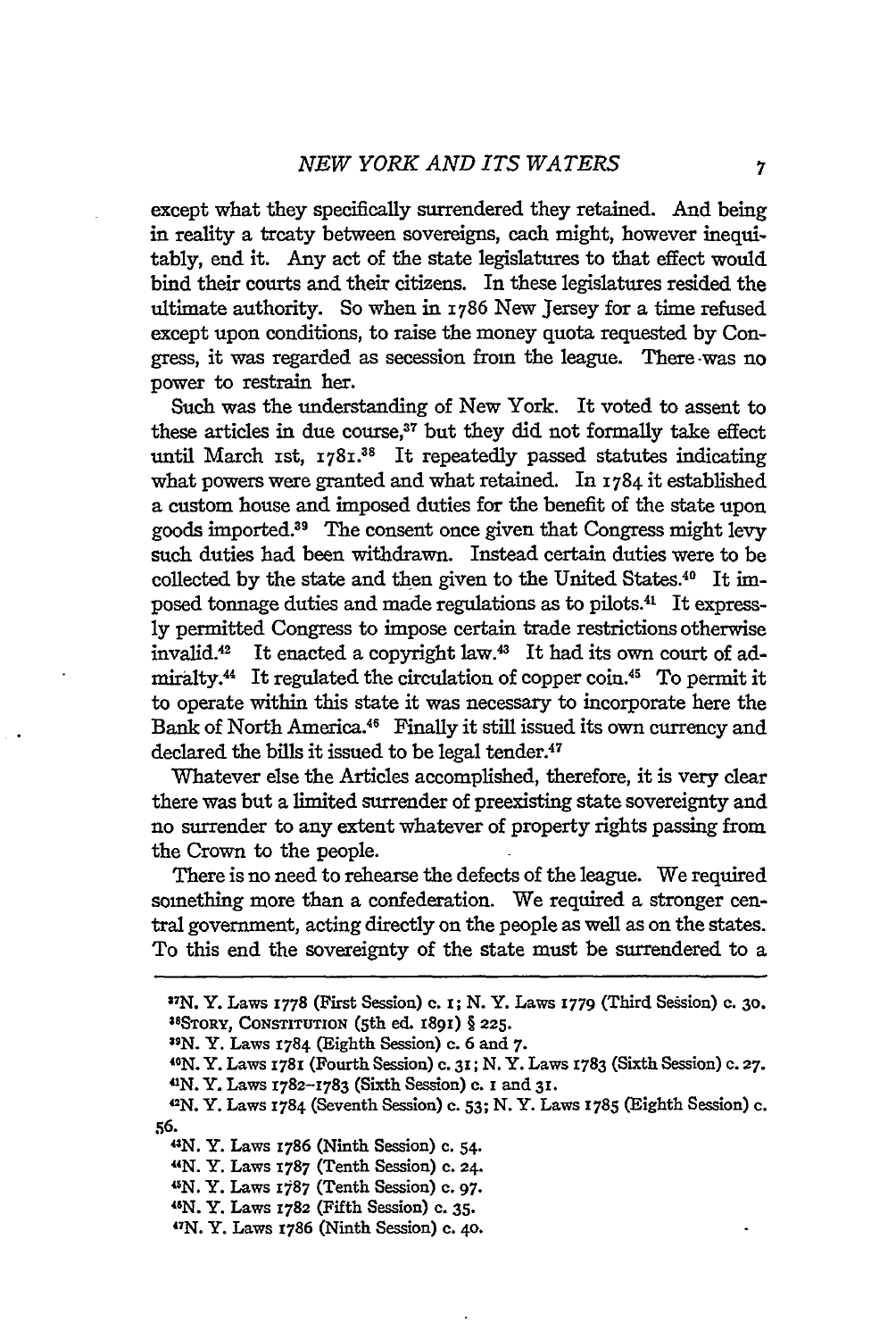greater degree. But this surrender was to be a voluntary act. Each state might refuse its consent. Should it do so, it remained what it was before, a sovereign and independent state. And more. Without doubt, in such circumstances it resumed the shreds of sovereignty it had surrendered to the Confederation. The new nation was to be formed upon the ratification of nine states. Notwithstanding the statement that it was to be perpetual, notwithstanding the fact that by its terms any amendment required the consent of all, it cannot be that a state refusing to consent to the constitution would still be bound **by** an alliance now dead. In truth it was contemplated that the Confederation should be dissolved **by** the action of nine states against the protest of the other four.<sup>48</sup>  $\check{\rm I}$  find no trace of any othertheory with respect, for instance, to Rhode Island.

Whatever the nature of this constitution, it is enough to say that it binds New York and its people, and that by it New York has surrendered to Congress the power to regulate commerce and jurisdiction over maritime and admiralty cases. That, so far as concerns its waters, is all New York has done. Any rights to or over them or to the lands beneath them, possessed by it before March 1789, not delegated to the United States or prohibited to the state, it still retains. These remain precisely where they were before the constitution was adopted. For the United States is a government of delegated powers. What we gave, we gave. It may not extend this gift by any claim that every sovereignty has necessarily inherent attributes.<sup>488</sup>

In construing the constitution it is well to remember what was once said in another connection. "It is not a deed conveying private property to be interpreted by the rules applicable to cases of that description. It was an instrument upon which was to be founded the institutions of a great political community; and in that light should be regarded and construed."<sup>49</sup> Construed liberally, to effect its purpose. Not only are powers expressly given. There is a grant of what is necessary and proper to carry such powers into effect. This covers a wide field as the Supreme Court holds. The commerce clause, for instance, involved more than the regulation of shipping on the navigable waters of a state. Any land of state or individual under such waters is subject to the right of the United States to improve navigation.<sup>50</sup> Consequently it may dredge the sea bottom beyond high

**<sup>4</sup> 8 THE FEDERALIST,** Nos. 4 to **43.**

<sup>4-</sup>aKansas v. Colorado, 2o6 **U. S.** 46, **27** Sup. Ct. 655 **(1907).**

<sup>49</sup>Martin v. Waddell, supra note **33,** at **411.**

<sup>5</sup>OGibson v. The United States, 166 **U. S. 269, 17** Sup. Ct. **578 (1897).**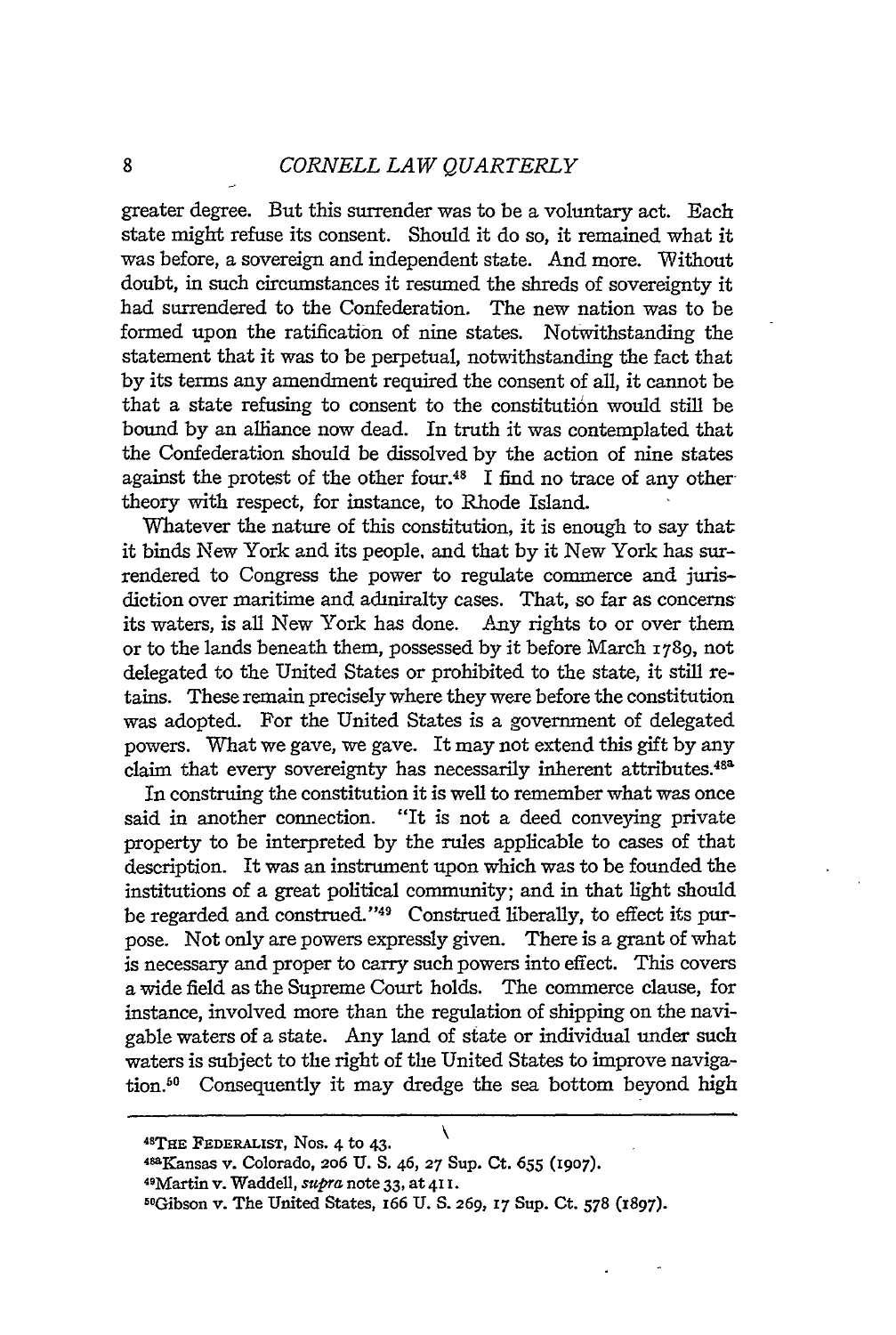water mark.<sup>51</sup> It may erect piers on land under water,<sup>52</sup> or lighthouses, jetties and dykes.<sup>53</sup> It may close a channel or do anything necessary for its improvement,<sup>54</sup> such as the removal of obstructions.<sup>55</sup> It may prohibit the erection of bridges across streams and doubtless many other things. But all these powers must be connected with commerce. Only the right to regulate commerce formerly residing in New York, has been conferred on Congress with no limitations other than those prescribed in the Constitution.56

As title to New York lands or control of its waters except for commercial purposes was never transferred to the United States, no act of the federal government, after the constitution was adopted may alter or affect the rights of the state.<sup>57</sup> No such surrender can be inferred from either the admiralty or the commerce clauses. "There is no belt of land under the sea adjacent to the coast which is the property of the United States and not the property of the state."<sup>58</sup> "It is the settled rule of law in this court that absolute property in and dominion and sovereignty over the soils under the tide waters of the original states were reserved to the several states."<sup>59</sup> This statement has been so often repeated it has become a truism.<sup>60</sup> And so of the control of its waters beyond the needs of commerce. The state controls the fisheries within its limits whether the fish be free and migratory or attached to the soil. $^{61}$  It may limit fisheries to its own citizens.<sup>62</sup> It may regulate the cutting of ice.<sup>63</sup> It is entitled to have migratory fish pass up and down. $64$  It may regulate the

58Commonwealth v. Manchester, **152** Mass. **230, 25** N. E. 113 (I89O), *af'd.,* **139 U. S.** 240, **II** Sup. Ct. 559 **(1891).**

59Knight v. United Land Ass'n., 142 U. S. I61, 12 Sup. Ct. **258** (1891).

"Smith v. Maryland, 18 How. **71** (U. **S.** 1855); McCready v. Virginia, 94 U. S. 391, 394 (1876); United States v. Chandler-Dunbar, 229 U. **S.** 53, 33 Sup. Ct. 667 **(1913);** Kansas v. Colorado, *supra* note 48a; St. Anthony Falls Water Power Co. v. St. Paul Water Commissioners, 168 U. S. 349, 18 Sup. Ct. 157 (1897). <sup>61</sup>Commonwealth v. Manchester, *supra* note 58.

<sup>5</sup> 'Lewis Oyster Co. v. Briggs, 229 U. S. **82, 33** Sup. Ct. 679 (1913).

<sup>&</sup>lt;sup>52</sup>Scranton v. Wheeler, 179 U. S. 141, 21 Sup. Ct. 48 (1900).<br><sup>53</sup>South Carolina v. Georgia, 93 U. S. 4 (1876).

<sup>&</sup>quot;Mobile Co. v. Kimball, **102** U. S. **691** (188o). <sup>5</sup> Gilman v. Philadelphia, 3 Wall. **713, 723** (U. S. 1865).

<sup>&</sup>quot;South Carolina v. Georgia, *supra* note 53; Smith v. Alabama, **124** U.S. 473, 8 Sup. Ct. 564 (1888); Leisy v. Hardin, **135** U. S. **100,** IO Sup. Ct. 681 (189o). And see Kansas v. Colorado, *supra* note 48a. <sup>57</sup>

Goodtitle v. Kibbe, 9 How. **471** (U. S. **x85O).**

**<sup>6</sup> N.** Y. CONS. LAWS, c. **65** (NEw YORK **CONSERVATION** LAW) § 324, *et. seq.* "Slingerland v. International Contracting Co., **169** N. Y. 6o, 61 N. **E. 995** (1gox).

<sup>&</sup>quot;Commonwealth v. Alger, 7 Cush. 53, 99 (Mass. **I851).**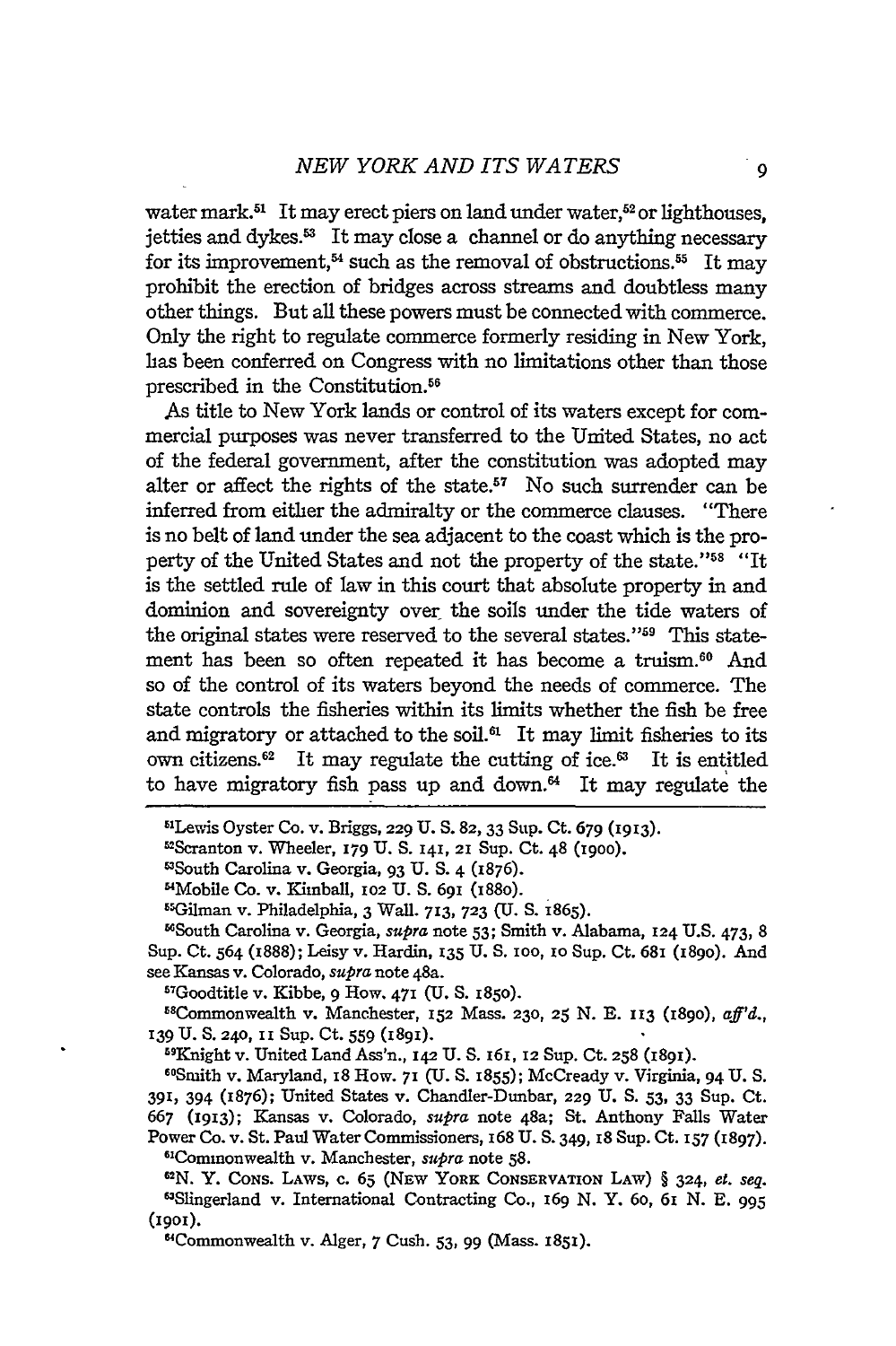placing of nets. "In short the cession of maritime and admiralty jurisdiction" (and the same is true of the commerce clause) "was not a cession of the waters on which the case might arise."'

Over these lands **under** water, over the waters themselves, part of the natural resources of the state, New York has complete and absolute control, subject only to such uses as the United States may choose to make of them for purposes of navigation. That this is the extreme limit of the power of the federal government is, I think, decisively established both by our courts and by those of the United States.

The latest New York decision came in **1928.66** Flash boards were placed on the top of a dam, not for purposes of navigation but to furnish power to an individual. Notwithstanding a permit **by** the United States, they were wrongful as against a private owner whose water power was interfered with. Congress had no power to grant such a right. On a navigable river, except for the improvement of navigation, the right to construct a dam must be established independently of a federal permit. And if a private owner could complain, it follows that the state might also.

Again and again the absolute ownership and control over the beds of streams and the waters above are asserted, subject to the one federal right over commerce.<sup>67</sup> And in one case,<sup>68</sup> speaking of an analogous right of the state over inland waters the bed of which had been granted subject to the public easement of navigation, it was held that this easement gave the government no right either directly or indirectly to use it for other purposes.

The same view is taken **by** the Supreme Court. What was granted **by** the constitution, it says, was the control of navigable waters "so far as it may be necessary to insure their free navigation." 69 Congress may not impair riparian rights **by** legislation having no substantial relation to the control of navigation.70 Again, the power of Congress

<sup>68</sup>Smith v. Rochester, 92 N. Y. 463 (1883).

Escanaba Co. v. Chicago, **107 U. S. 678, 682, 2 Sup.** Ct. **185, 188 (1883).** <sup>7</sup> °New York v. Illinois, 279 **U. S. 820,49 Sup.** Ct. 163 (1929).

<sup>1</sup>United States v. Bevans, **3** Wheat. 336, **388 (U. S. 1818).** <sup>6</sup> Little Falls Co. v. Ford, **249 N.** Y. 495, **164 N. E. 558 (1928).** The decision was affirmed in **28o U. S.** 369, 5o Sup. Ct. **140 (1930)** (The Supreme Court does not pass upon the constitutional question for under the language of the act itself the plaintiff must succeed).

Mohler v. Transportation **Co., 35 N.** Y. **352** (1866) **(L.** I. Sound); Langdon v. The Mayor, 93 **N.** Y. 129, 155 (1883); Matter of City of New York, 168 **N.** Y. 134, **61 N. B. 158** (igoi); People v. International Bridge CO., **223** *N.* **Y.** 137, 119 N. E. 351 (1918).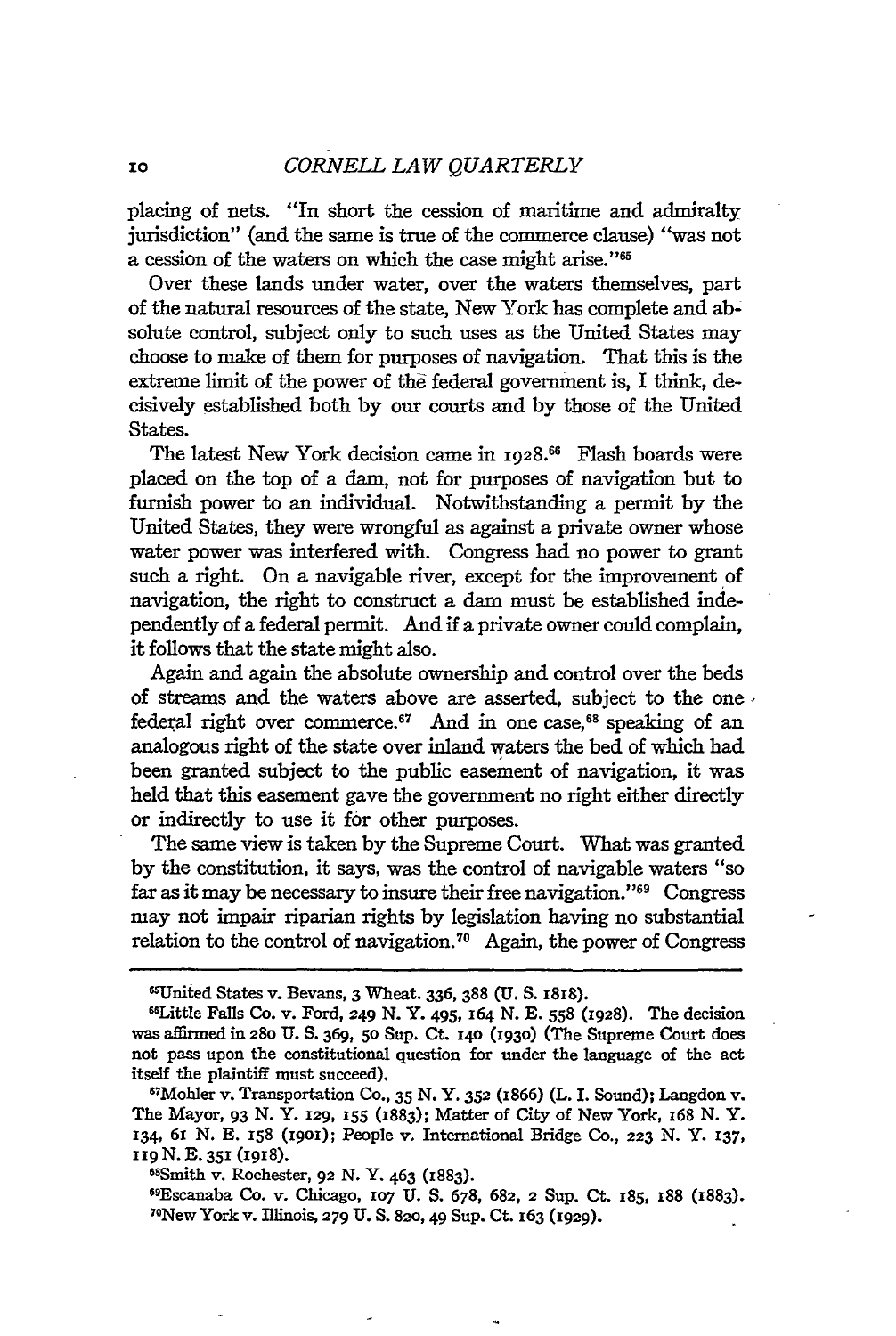does not extend further than the regulation of commerce.<sup> $n$ </sup> These statements **are** often repeated.7 2 And **by** its acceptance of the various cessions by the state of land under water with title and jurisdiction, enumerated in Chapter 678, Laws of **1892,** the United States itself has acquiesced in this rule.

It would seem, therefore, beyond doubt that any attempt on the part of Congress to extend its authority over New York lands and waters for any purpose foreign to navigation and commerce would be a usurpation. Such an act as the Federal Water Power Act,<sup>73</sup> in so far as it assumes that the United States owns or controls the waters and may grant them for the creation of power, or may regulate them except for navigation, could not be sustained. In water power as water power the federal government has no proprietorship. A clear statement as to the rights of New York will be found in a letter of Chief Justice Hughes to the Federal Water Power Commission, dated December 4th, 1925, and printed in the Sixth Annual Report of the Commission at page 155. At the most, it may require consent to any act thought by Congress likely to improve navigation and commerce.

There may arise, however, two subordinate questions of less importance.

Congress may itself authorize the construction of bridges over New York's navigable waters for the promotion of interstate commerce.<sup>74</sup> If these bridges involve the taking of private property on land, that property must be condemned and paid for. May Congress for such a purpose seize, without compensation or consent, the property of New York under water for the erection of piers- or other necessary structures of a bridge-not for improving the navigation of the stream itself, but for the creation of an independent line of transportation? One case and only one as far as I can find, holds that this may be done.75 Eminent as was Judge Bradley, I doubt if in this decision he is right. I doubt whether the general government

<sup>7</sup> License Cases, *supra* note **20,** at **575.** 2

<sup>7</sup> Cummings v. Chicago, 188 **U. S. 410,427,23** Sup. Ct. **472,** 476 **(19o2);** Gilman v. Philadelphia, *supra* note **55,** at 724; Gibson v. United States, 166 **U.** S. **269, 17** Sup. Ct. **578 (1897);** Seattle v. Oregon R. R., **255** U. S. **56, 41** Sup. Ct. **237 (1921).** See also a statement by Mr. Taft when Attorney General, quoted in Le Boeuf, *State or Federal Control of the Water Powers of Navigable Streams* **(1927)** *15* GEO. L. J. **201,** 221; Monongahela Nay. Co. v. United States, **148** U. **S. 312.** 335, **13** Sup.

Ct. **622, 630** (1893). *n41* **STAT. 1077 (1920), I6 U. S. C. A.** §§ **791** *et seg.* 7 4Luxton v. Bridge Co., **153 U. S. 525, 14** Sup. **Ct. 891 (1894).** 75 Stockton v. Baltimore R. R., **32** Fed. **9 (C. C. D. N. J. 1887).**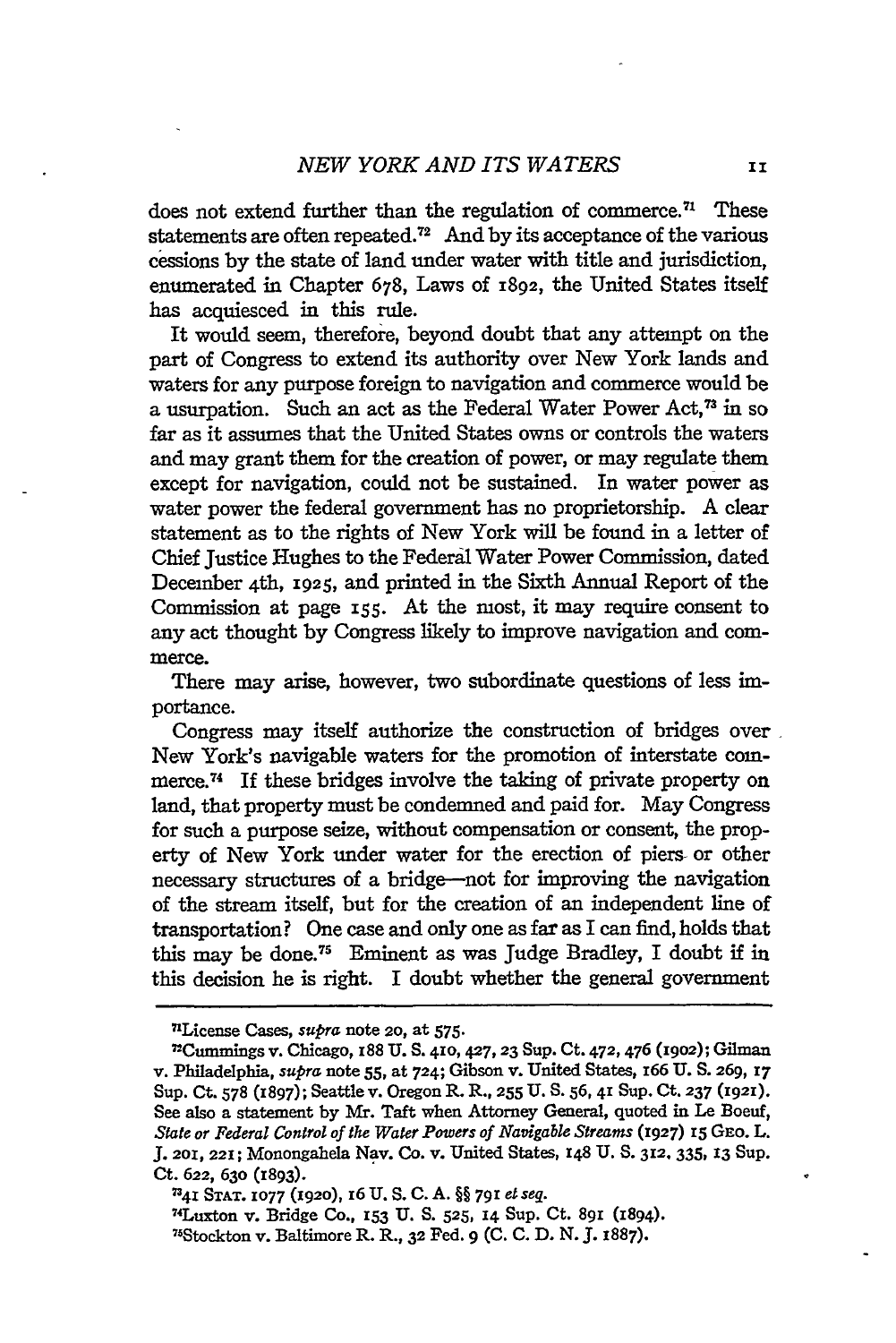#### *CORNELL LAW QUARTERLY*

may girdle Manhattan Island, below high water mark, with a commercial railroad, even had the fee been in the state and not the city. I doubt if it might authorize a railroad in the Oswego river without the consent of the state or of private owners of the bed of the stream. For if this action is covered by the commerce clause, private ownership as well as that of the state is subject thereto. And in one New York case it is said that the right to build a bridge on lands of the state must come from its consent.78

This matter, however, is at present of little practical importance. The more serious question is this. The government may dam navigable streams in aid of navigation. Such dams, as a by-product, create water power. All the waters impounded may not be needed for purposes of navigation. May the United States appropriate the surplus?

Precisely what happens in such a case is this. The rights to water power as far as the impounded waters extend up stream, hitherto vested in riparian owners, are gone, and gone without compensation. All these water powers are concentrated at the point where the dam is located. Normally the riparian owner at that point would be entitled to the use of water power in the river as it exists in its new condition. Not so now. The dam having been erected to provide water for navigation and being theoretically used for that purpose, not a particle can be drawn by the riparian owner, without public consefit. Would it be equitable to allow the United States to sell what it has taken from the private owner under the pretence that it was needed for commerce? Further than this. The state retains control of its waters except in so far as they are required for that purpose. To it these surplus waters belong.

Subject to the commerce clause, the state may itself improve the navigable river. Again, if it does so the riparian owner has no redress for the loss of water power. But the state, at least, if it sells surplus waters is dealing with a subject over which it has a control not possessed by the national government. It deals with its own natural resources. Further than this, however, our Conservation Law recognizes the injustice of such a rule. It authorizes the improvement of public waters to promote public welfare, including navigation.<sup>77</sup> The state owns and may sell the water power it creates, but it condemns the riparian rights injured by its proceedings.

12

<sup>76</sup> nternational Bridge Co. v. New York, 254 **U. S. 126,** 132, 41 Sup. Ct. **56,** <sup>58</sup> **(1920).**

<sup>&</sup>quot;Report submitted to Legislature, June loth, 1912, **p.** 26.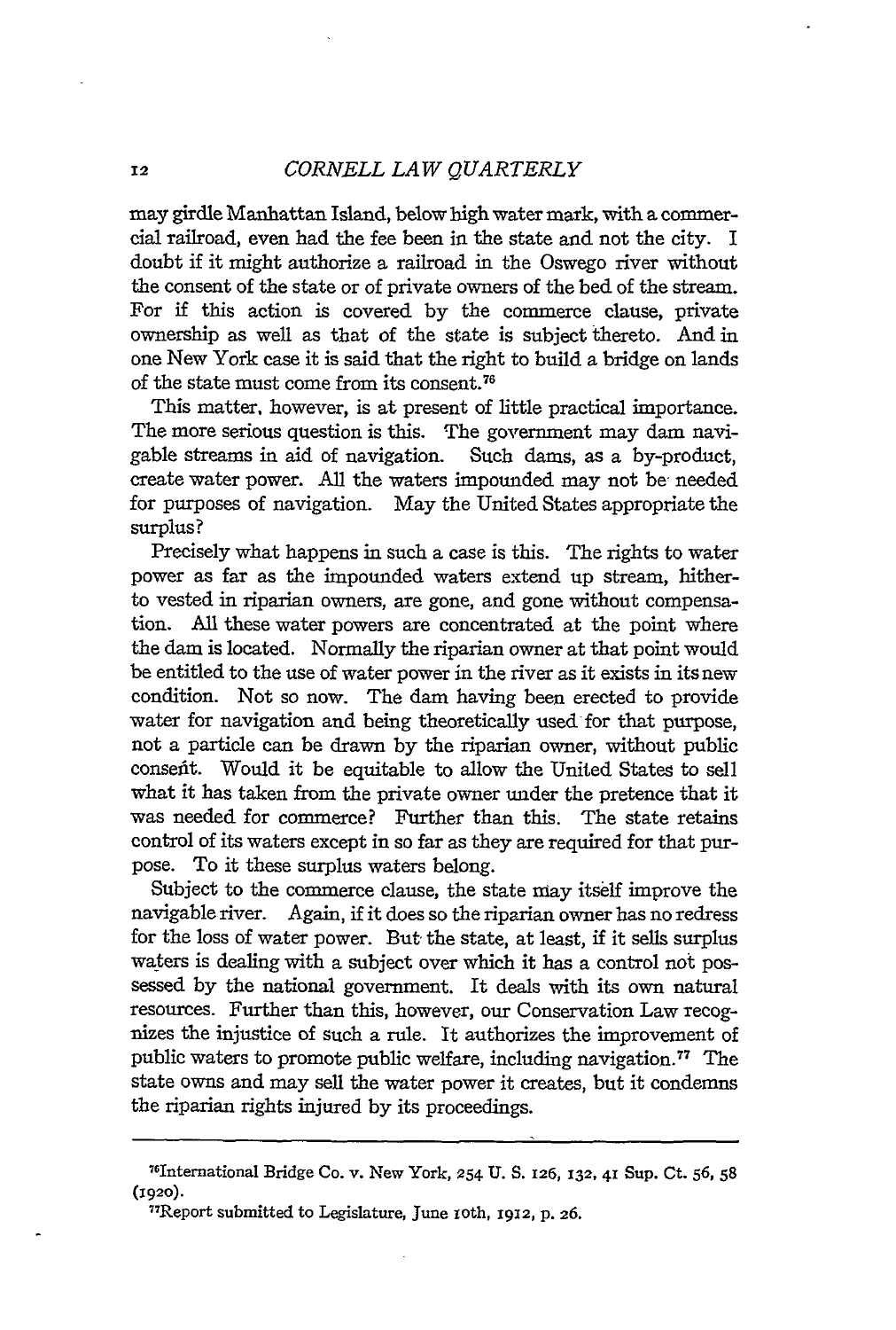Three cases refer to the subject. They are *United States v. Chand*ler-Dunbar,<sup>78</sup> Green Bay Co. v. Patten Co.,<sup>788</sup> and Kau Kauna Co. v. *Canal* **Co.78b** The first deals with various questions and what is said on this point, being unnecessary to the decision, is plainly a dictum. In the other two very different facts are presented. In none does the question of authority arise between the general government and the state.

New York has these rights of government and property, now fully protected. May they be taken from the state without its consent? There are two possibilities.

The first is by a constitutional amendment. Of old it was a vexed question whether the constitution was a "compact". Pages of argument are found on this question in Story. Here it is immaterial. At least it was not imposed upon the people and their states. Their action was voluntary and it was action based upon certain understandings; upon what may be called certain implied covenants. The states were to be preserved and each was to have a republican form of government and two senators. Might a constitutional amendment transfer northern New York to Canada, or alter its republican government to a dictatorship. Might Article *5* be repealed and a new article adopted giving New York five senators and Delaware one. In discussing possible amendments *The Federalist<sup>79</sup>* speaks of them as "useful alterations". Curtis said amendments are to be such as will modify the mode of carrying into effect the original provisions and powers of the constitution. They are not to enable three-fourths of the states to grasp new power at the expense of an unwilling state **<sup>80</sup>** In the Prohibition cases<sup>81</sup> the Supreme Court seems to admit that there are limits to the amending power. Uncertain, it may be, where this limit is. Somewhere the line must be drawn.

But to argue this question here is unnecessary. There is no present danger of an amendment which seeks to deprive us of our property, whatever may be said of our police power. Much more likely is some action in the guise of a treaty.

"All treaties made . . . under the Authority of the United States, shall be the supreme Law of the Land." The precise object and scope of this provision has been long in dispute. Mr. Butler holds that this

*<sup>7</sup> 8 Supra* **note 6o.**

<sup>78</sup>aI72 **U. S. 58, 19** Sup. Ct. **97 (1898).**

**<sup>78</sup>bI <sup>4</sup> <sup>2</sup>U. S. 254, 12 Sup. Ct. 173 (1891).**

Wl'm **FEDERALIST,** No. *42.*

**<sup>602</sup>**CURTIS, *op. cit. supra* note io, at 16.

**<sup>8</sup> Rhode** Island v. Palmer, **253** U. **S. 350, 4o** Sup. **Ct. 486, 588 (1920).**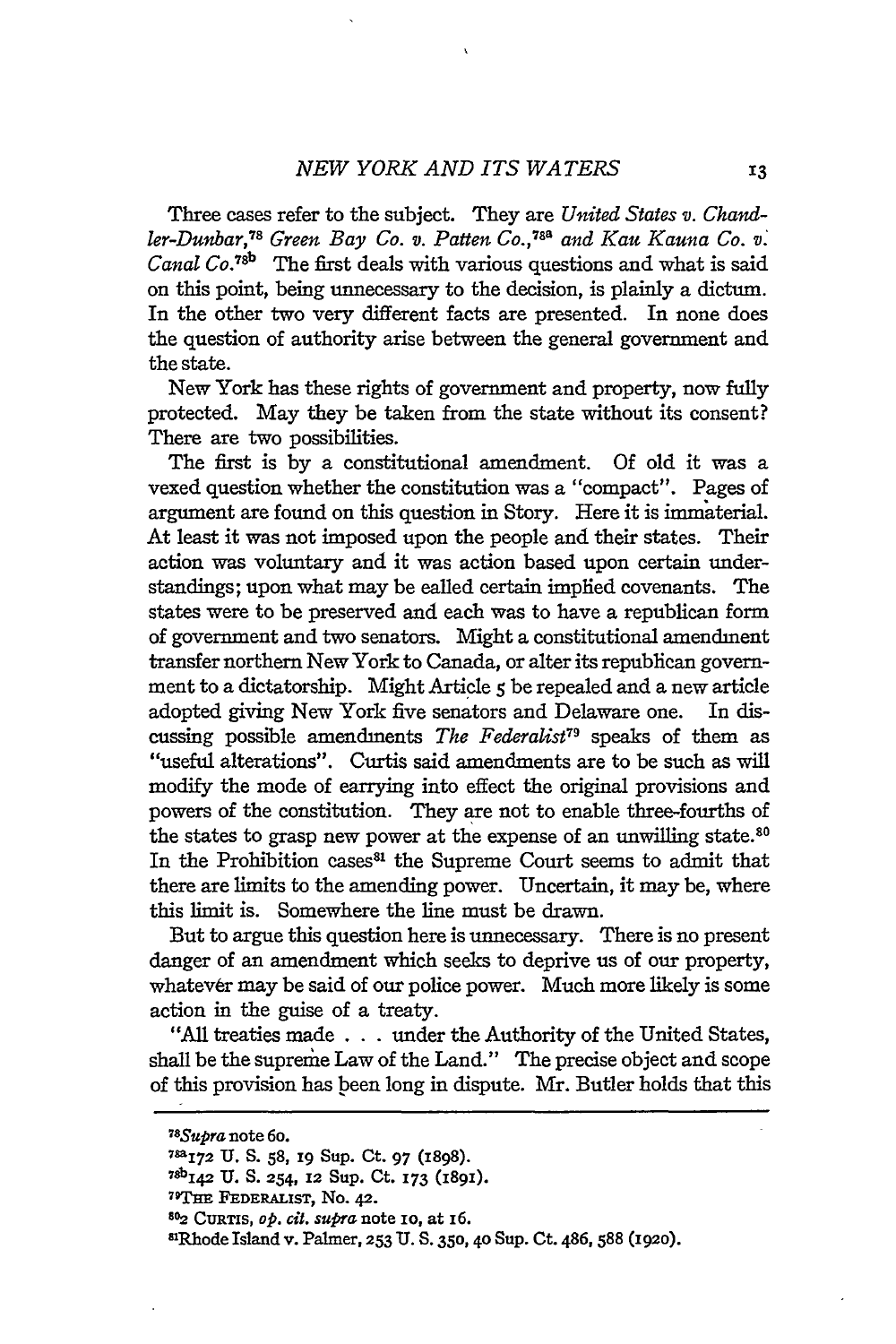power is without limit.82 Treaties extend to every subject that may be the basis of contract between nations. Every affair of every state, external or internal, that may be affected thereby, is subject to treaties. As against them there are no reserved rights. Senator Root seems to take much the same view as do those who follow the Hamilton School of thought. Others urge that as the powers of the general government are circumscribed **by** the Constitution, so are the powers of the president acting with the advice and consent of the Senate. The latter view, I believe, has the support of reason and authority.

Equally with treaties the Constitution is said to be supreme. With it treaties may conflict. Clearly, construing the document as a whole, the Constitution is the ultimate source of power. Not only laws but treaties must be subject to its provisions. This much seems to be conceded. Few would insist that by treaty, legislative power vested in Congress might be transferred to the Supreme Court, or that the qualifications for the presidency might be altered. A treaty, says the Supreme Court, "cannot change the Constitution or be held valid if it be a violation of that instrument."<sup>83</sup> The treaty making power does not extend "so far as to authorize what the Constitution forbids."84

So much for the powers secured to the general government. A different rule applies, it is urged, to the powers reserved to the states. They have no rights of government or property which may not be regulated by treaty. What Congress may not do, may be done by the president and Senate. Its property held by it in governmental or private capacity may be taken. The rights of its citizens may be lost. Its boundaries may be changed. Its jurisdiction forfeited. Its police power said to be inalienable may be alienated by a bargain with a foreign nation. The Ninth and Tenth Amendments gave no protection.

If this be so, the rights of the states, so jealously safeguarded against congressional action, were unconsciously surrendered. That was done which no one at the time intended.

But it was not done by an obscure and ambiguous phrase. As effectively as the national government is protected by the Constitution, so are the states and their governments. The very nature of

**<sup>82</sup>BUTLER, TREATY-MAHING POWER UNDER THE CONSTITUTION,** p. 4.

<sup>83</sup>The Cherokee Tobacco, **ii** Wall. **616, 620 (U. S. 1870).**

**<sup>84</sup> De Geofroy v. Riggs, 133 U. S. 266, 10 SUp.** Ct. **295 (I89o). And** see Downes v. Bidwell, **182 U. S. 312;** Asakura v. **Seattle, 265 U. S.** 332, **44 Sup. Ct. 515** (1924); **Doe** v. **Braden, x6 How. 635** *(U.* **S. 1853).**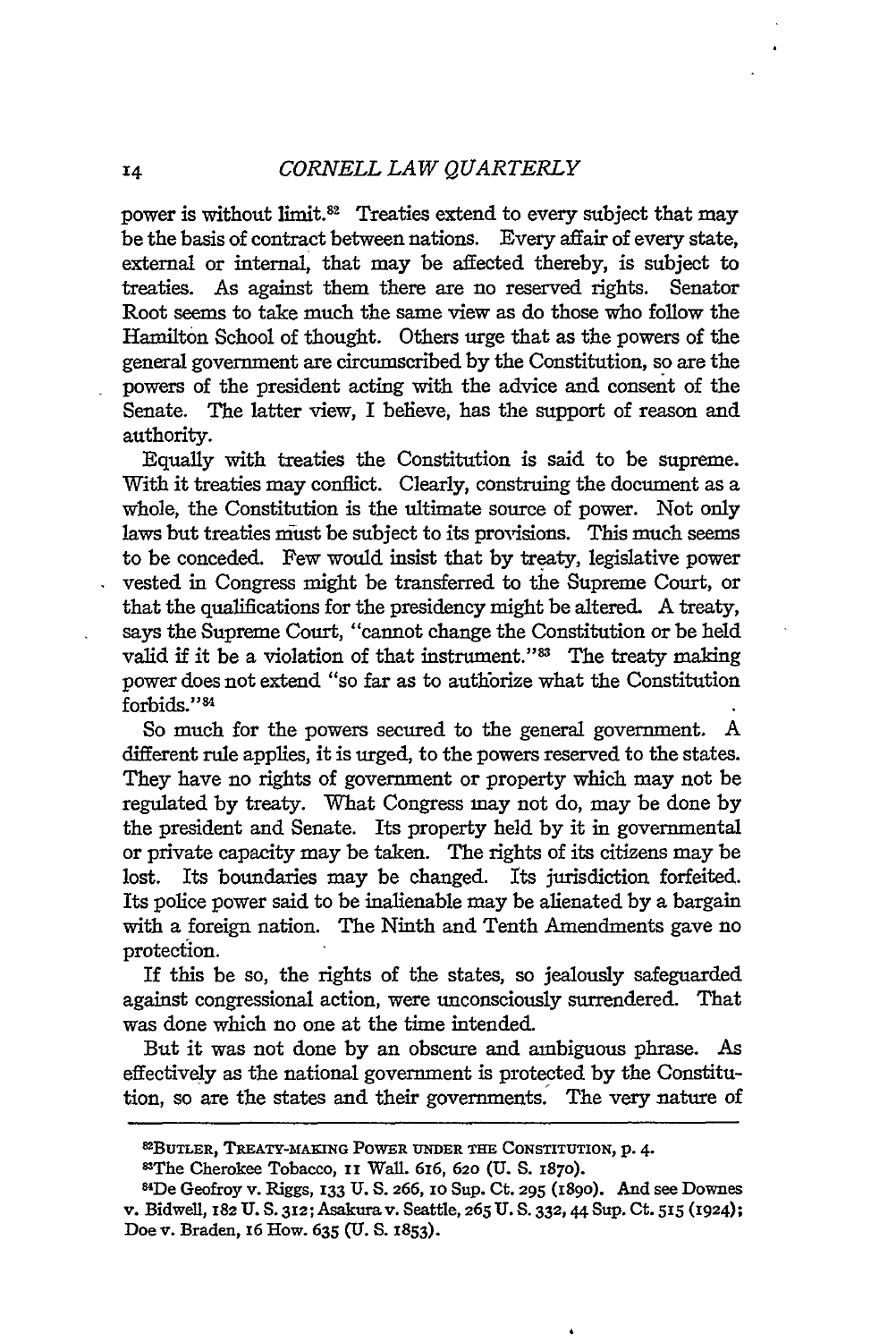our union involves their existence as well as that of the United States. We are "an indestructible Union, composed of indestructible States."<sup>85</sup> As was said by Chief Justice Marshall of them, "they remain and constitute a most important part of our system." <sup>86</sup> And by Judge Story, "the State governments are, by the very theory of the Constitution, essential constituent parts of the general government."87

And the existence of the state means New York as it was when it joined the federal union, a free and independent government with existing boundaries, vested with certain rights and certain property, having fixed jurisdiction and fixed control over its natural resources. Its continued existence means more than the preservation of a name; it means the preservation of all the name connotes. These things may not be transferred one by one to the United States or to Canada and the "indestructible state" remain.

The treaty making power was never supposed to cover ground so extensive. As was once said by Mr. Calhoun "whatever concerns our foreign relations, whatever requires the consent of a foreign nation, belongs to the treaty power;" and by the Supreme Court, it extends "to all those objects which in the intercourse of nations had usually been regarded as the proper subjects of negotiation and treaty, if not inconsistent with the nature of our government and the relation between the States and the United States."<sup>88</sup> Text writers have expressed the same view<sup>89</sup> and a collection of the opinions of statesmen will be found in a valuable work by Mr. Tucker.<sup>90</sup>

Fortunately, we are not left without a further guide. In the decisions of the Supreme Court we find statements, some perhaps dicta, but all deserving most careful consideration. And while it has been said that no treaty has ever been declared unconstitutional, never, so far as I can find, has it been held that a power reserved to a state may be taken without its consent.

In an early case<sup>91</sup> this was said by Mr. Justice Daniel. The provisions as to treaties are sometimes quoted without the required qualifications. Every power confided to the United States must be expounded in coincidence with the right of the states to power un-

<sup>8</sup>Texas v. White, 7 Wall. **700, 725** (U. S. 1868).

<sup>&</sup>lt;sup>86</sup>Gibbons v. Ogden, 9 Wheat. **I**, **186** (U. S. 1824).

STORY, *op. 6it.* supra note 38, at § **511.**

SsHolden v. Joy, **i7** Wall. **211,** 243 (U. S. **1872).**

<sup>8</sup> 1SToRY, *op. cit. supra* note 38, at § **I508; COOLEY, PRINCIPLES** OF **CONSTI-TUTIONAL LAW (2d ed. I891) 117. <sup>90</sup>**

**TUCKER, LIMITATIONS OF THE TREATY-MAKING POWER (I915). <sup>s</sup> 1 License** Cases, *supra* **note 2o, at 613.**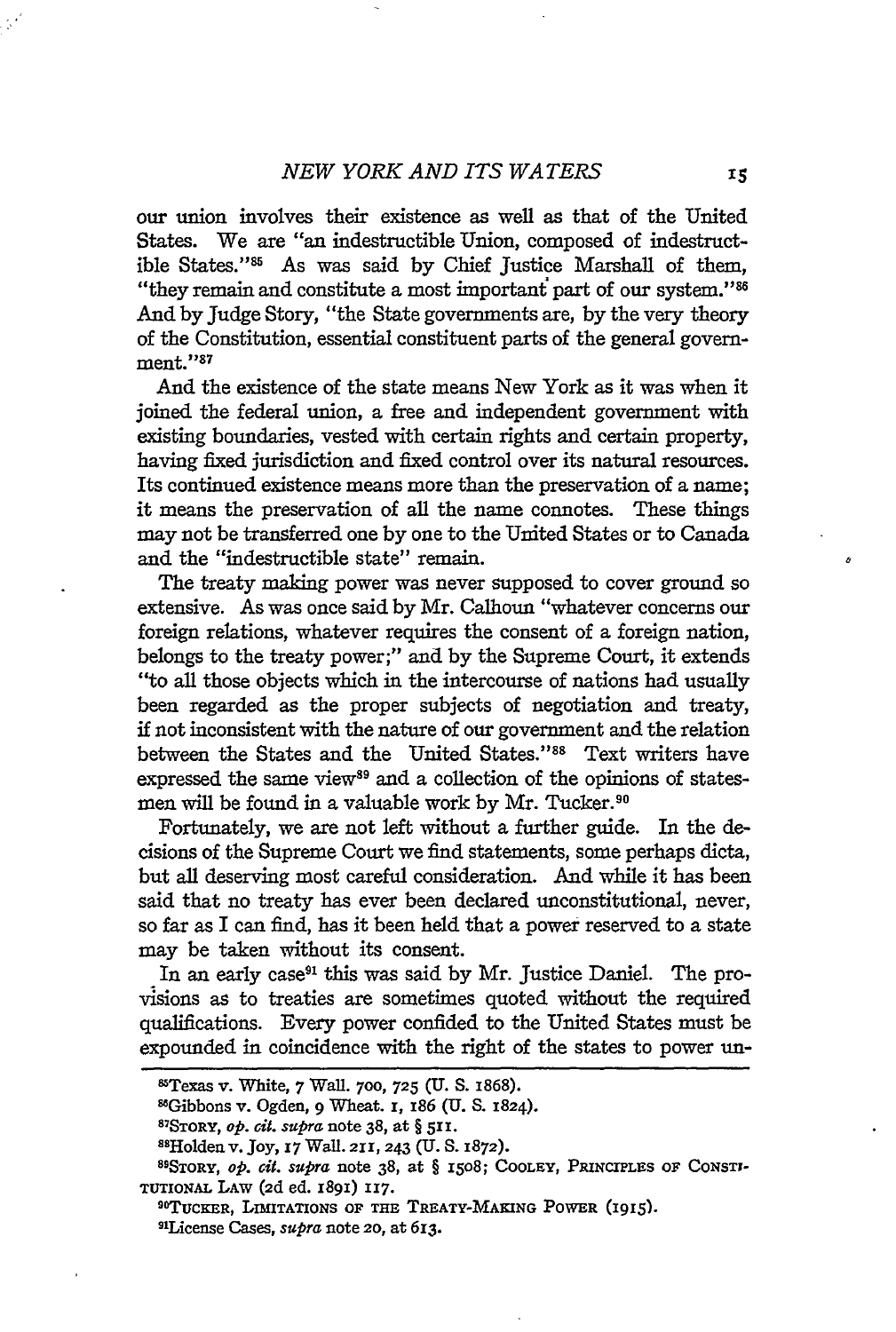### *CORNELL LAW QUARTERLY*

delegated; "in coincidence, too, with the possession of every power and right necessary for their existence and preservation." Treaties, to be valid, must be within the scope of the delegated powers. "A treaty, no more than an ordinary statute, can arbitrarily cede away any one right of a State or of a citizen." And again<sup>92</sup> "Admitting  $\dots$ the treaty to be in full force, and that it purported to take from the State of New York the right to tax aliens coming and commorant within her territory, it would certainly be incompetent for such a purpose, because there is not, and never could have been, any right in any other agent than her own government to bind her by such a stipulation." And further,<sup>92ª</sup> "if the people of the several States of the Union reserved to themselves the power of expelling from their borders any person, or class of persons, whom it might deem dangerous to its peace . . .then any treaty . . .invalidating this right **.** . .would be an usurpation of power which this court could neither recognize nor enforce." A cession of state territory may not be made by treaty.<sup>93</sup> "The decisions of this Court generally have regarded treaties as on much the same plane as acts of Congress, and as usually subject to the general limitations in the Constitution. **.** . No treaty should be construed as intended to divest rights of propertysuch as the state possessed in these lands" and there is a query whether it might be done which "we are not now prepared to hold."<sup>94</sup> In another case<sup>95</sup> is a query whether the right to take oysters on land within the state's boundaries might be granted to foreigners by treaty. There are matters, it is again stated, $96$  of domestic concern with which foreign governments have no interest. By treaties, fisheries on the border may perhaps be regulated, but the vested rights of individuals may not be destroyed. Again comes the query whether the disposal of the property of foreigners dying within the state may be regulated by treaty,<sup>97</sup> although possibly this question may be settled now.

Perhaps the furthest point to which the Supreme Court has gone is in *Missouri v. Holland."'* The regulation of game within its limits

Passenger Cases, 7 How. **283, 507 (U.** S. 1849). *3*

a2abid 466. *P Ibid.*

92

Fort Leavenworth R. Co. v. Lowe, **114 U. S. 525,** 541, **5** Sup. Ct. 995, **1000** (1885); Geofroy v. Riggs, *supra* note 84.

<sup>94</sup>United States v. Minnesota, **270 U. S. I81, 208, 209,** 46 Sup. Ct. **298, 305, 306 (I926).**

<sup>&#</sup>x27;-Smith v. Maryland, *supra* note 6o, at 74.

<sup>&</sup>quot;Prevost v. Greeneaux, **i9** How. **i (U. S.** 1856).

<sup>9</sup> TRocca v. Thompson, **223 U. S. 317, 32** Sup. Ct. **207 (1912).**

*<sup>98252</sup>* **U. S.** 416, 4o Sup. Ct. **382 (1920).**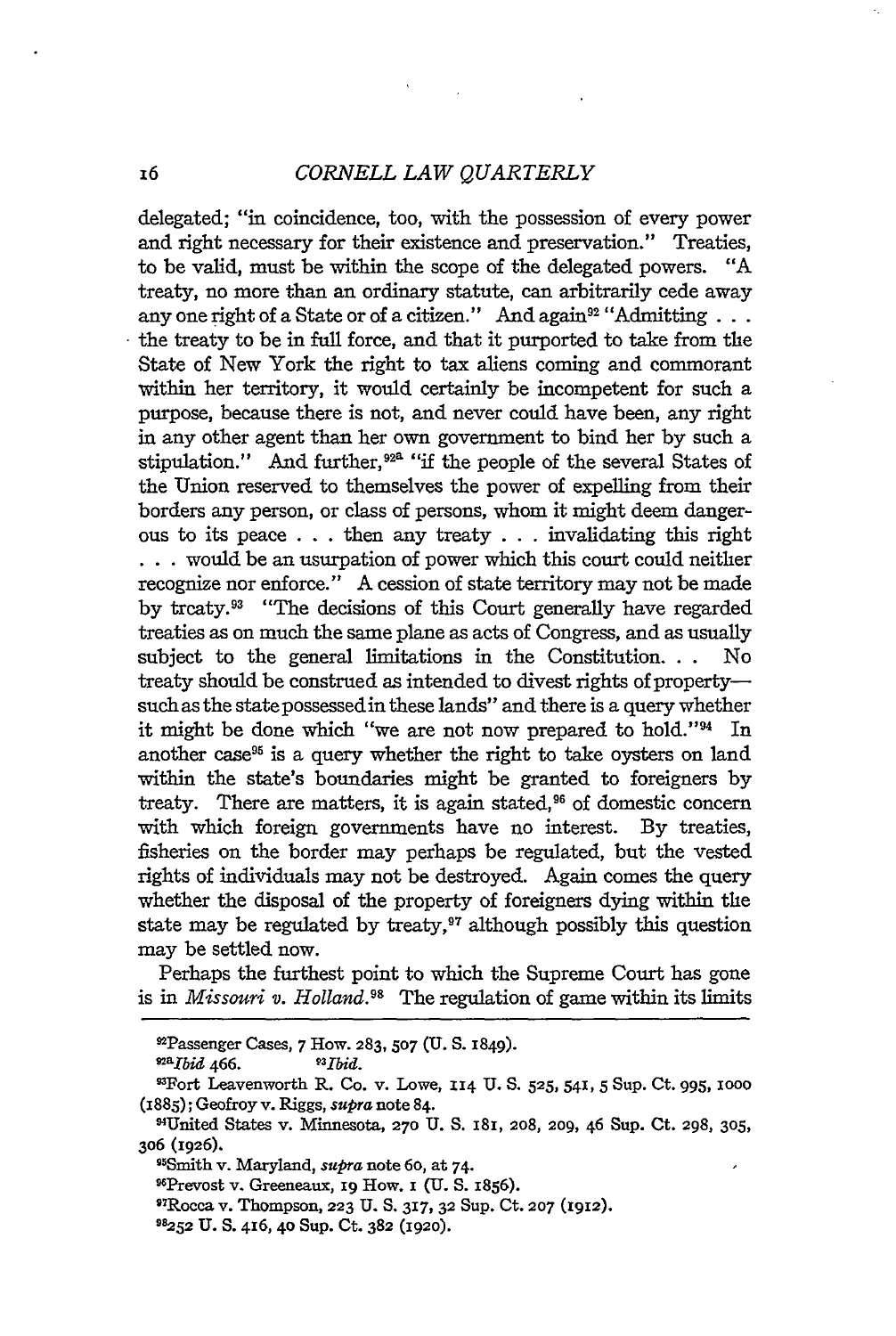is a police power reserved to the state. But while some limit to the treaty making power is conceded, it is held that the treaty with Great Britain concerning migratory birds is valid. They do not belong to the statein the same sense as do deer. They have no fixed habitation within its borders. They remain but a few minutes or hours. No one state or nation may effectively regulate their capture. International agreement is essential. But the very elaboration of the argument shows the difficulty of even this question.

That this is the practical construction given by the general government to this power is shown by the Ashburton treaty in 1842, regulating the boundaries between Maine and Canada. Here the consent of Maine was required to the cession from it and to the cession to it of small parcels of territory.

No treaty then may deprive New York without its consent of rights and property long possessed by it and which make the state what it was and is. They may not be ceded to Canada. Still less may they be confiscated to the United States.

This is far from saying, however, that in certain cases they may not be affected. New York is separated from Canada by the center of the Niagara and St. Lawrence rivers. Over the waters to the boundary line it has full jurisdiction, subject to the commerce clause, and in them probably a temporary species of property. To their beds it has title.

But here the United States comes in contact with an alien power, equally interested in navigation, interested in all uses to which the rivers may be applied. Our relations with Great Britain-matters of peace or war- may be involved. Probably questions so arising and fairly involving foreign affairs may be settled by treaty. Independently of the strict question of navigation the amount of water to be withdrawn by New York and Canada may be fixed,<sup>99</sup> as has in fact been done.<sup>106</sup> Perhaps the uses permitting such withdrawal. Perhaps questions as to fishing. Perhaps other things. A catalogue of possible subjects cannot be made today. As our foreign relations alter, so will the powers change. But whatever happens the local powers, interests and property of New York can never be ceded to Canada or confiscated by our own government. New York comes to the nation an independent, sovereign state, owning the bed of these rivers and the usufruct of a moiety of their waters. This is a property right never surrendered. The use of the property may perhaps be regulated. It cannot be taken by the United States under the guise

**<sup>9</sup> "Sanitary District v. United** States, **266 U. S.** 405, 45 Sup. **Ct. 176 (1924). <sup>10</sup> oTreaty with Great Britain, 36 STAT. 2448 (I910).**